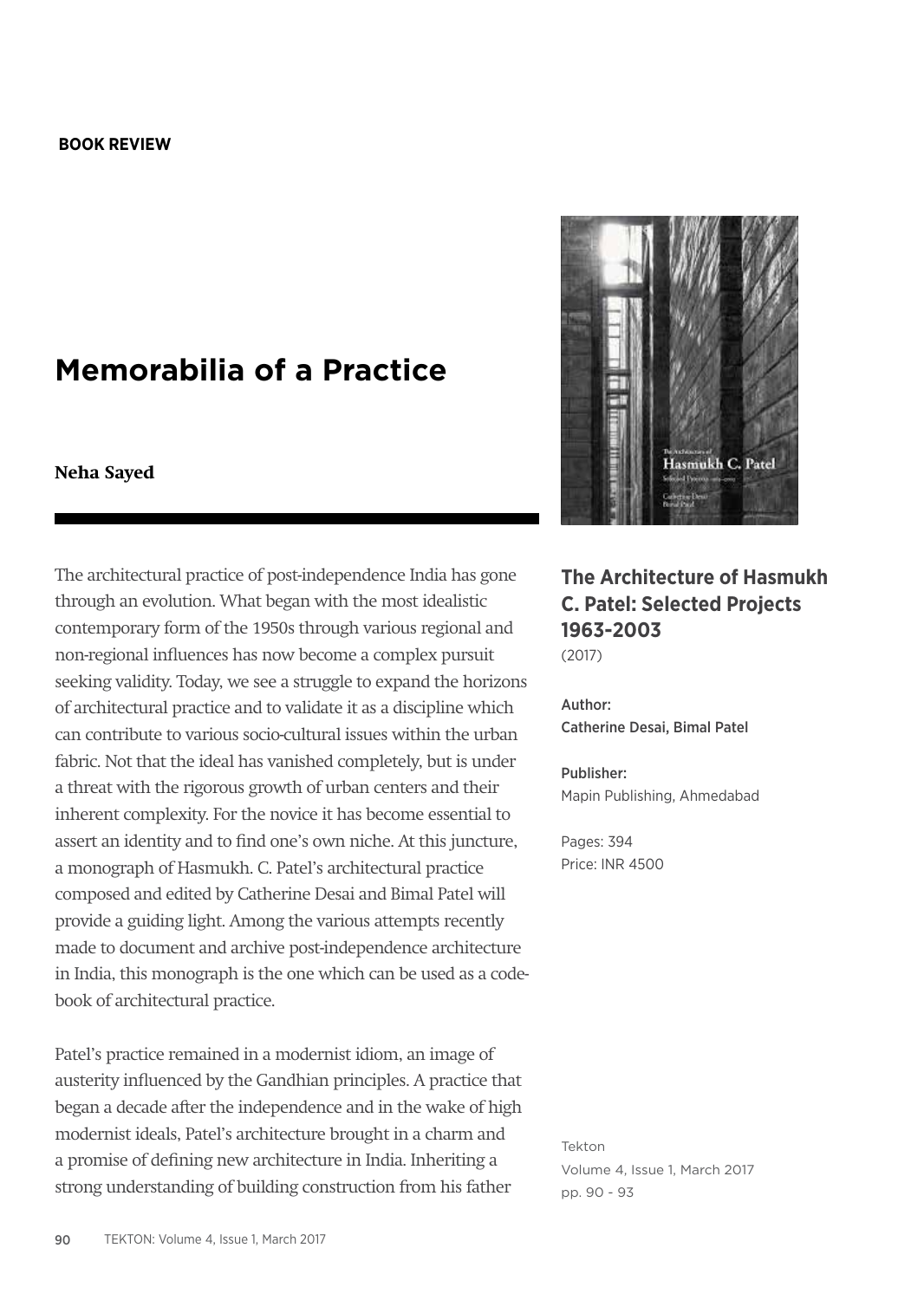and later the exposure to the modern design thinking in Cornell University crafted a humble but ambitious architect. What you see quite evidently is the integrity with the profession yielding flawless architecture in almost every inch of the built space with the careful adoption of the modern form. No wonder, his buildings talk as he wants them to rather than theoretical gibberish. The photographs in the book present a nostalgic image of Ahmedabad, seen through Patel's architecture, as a play of light and shadows in pure geometric form.

Based in Ahmedabad, the thriving industrial city provided Patel an ideal landscape of economic growth and willingness for the new. It resulted in a bustling architectural development of the city to which Patel along with other architects of his generation such as B.V. Doshi and Anant Raje contributed immensely, almost sculpting an ideal of how the modern can be woven in an intricate traditional fabric of the city. In this movement of defining what can be Indian architecture, Patel's works show a consistent language of stoic formalism. The pallet of works presented in the catalog shows a vast range of projects in varied scales exactly depicting this stable and composed approach.

Beginning with the early sixties the book covers almost four decades of practice, a handsome compilation of carefully chosen and categorised projects supported by essays and interviews. The projects are categorised by scale and are presented in chronological order, giving us a clear perspective of Patel's practice as it grew over the years. Each project is described in brief, giving hint to the design approach and also elaborating construction challenges. Illustrious drawings, some of them from the original hand drawn portfolios

are a treat to the eye. The book presents enormous number of archival photographs lovingly preserved which help us to understand how the buildings worked for people.

The scale of projects begins with houses owned by bourgeoisie entrepreneurs who chose to settle in the suburbs of the city. Through the persuasive photographs one gets a gist of a tropical Indian home fluently portrayed in the modern lifestyle and form. The schools and hostels are as homely and intuitive. The monumental banks and commercial complexes are a pleasure to see in drawings, project reports and photographs. The Sabarmati River Development Project is proudly included towards the end. They are beyond their time and one would wonder if we have progressed further than this architectural identity since then. This is a question the architectural fraternity in India must ask themselves and it very much corresponds to the ethics of the practice which we see increasingly being compromised. Patel's practice thrived not only because of the economic boom but because he made most of the trust bestowed on him while fulfilling the ambitions of his clientele.

In the foreword to the book, Christopher Benninger has rightly said, "He saw the meaning of greatness as gifting the entire profession a role model of what an architect should be." The concluding essays streamline the aspect of austerity in Patel's designs and a flawless practice. In an interview with Catherine Desai, Rahul Mehrotra stresses on how Patel defined mainstream while the challenges are faced by the present generation in achieving a similar goal. Arindam Dutta's critical appraisal of Patel's work is a must read as he scholarly juxtaposes the practice with the socio-economic issues prevalent